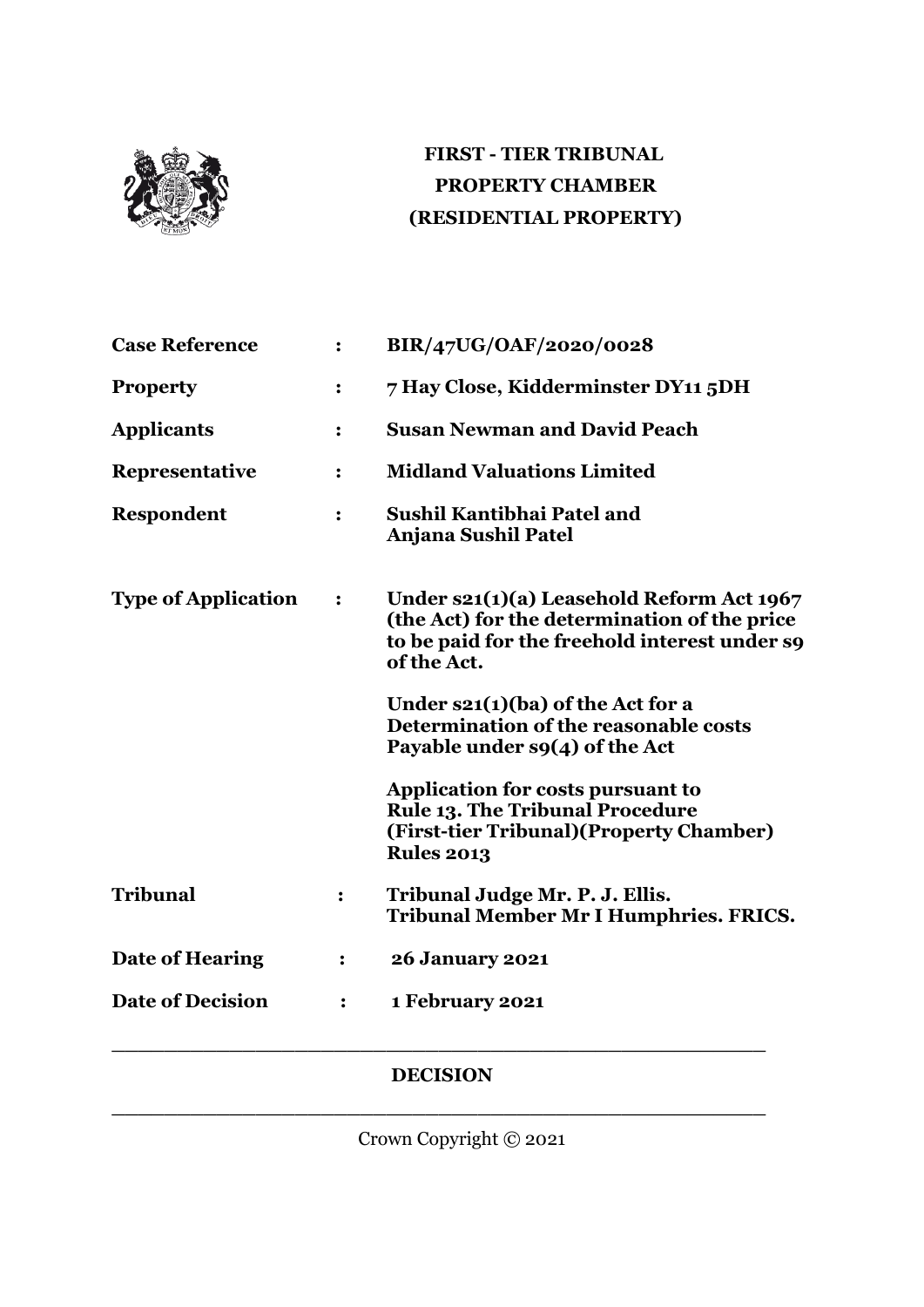# *The Tribunal determines that the price to be paid by the Applicants to the Respondents for the freehold interest in the subject Property is £5,751.00.*

## **Introduction**

- 1. On 13 July 2020 the Applicants Susan Newman and David Peach served a notice of their claim to acquire the freehold of 7 Hay Close, Kidderminster, DY11 5DH and a garage associated with it but the subject of a separate lease (together "the Property") upon the Respondents Mr Sushil Kartibhai Patel and Anjana Sushil Patel of 63 Gills Hill Lane Radlett WD7 8DG. By Notice in Reply to the Tenant's Claim dated 5 August 2020 the Respondents admitted the Applicants right to have the freehold interest.
- 2. The parties were unable to agree the price of the freehold interest. This application was issued on 29 October 2020. Directions were issued on 3 November 2020 which, inter alia, stayed the application for determination of the recoverable costs associated with the freehold acquisition pursuant to s9(4) of the Act.
- 3. The Applicants are represented by Mr Jolyon Moore of Midland Valuations Limited. Mr Moore filed and served the Applicants Statement of Case in accordance with the Direction on 7 December 2020. The Respondents have not served any evidence but have written to the Tribunal with their proposal for the price payable.
- 4. The stay on determination of the costs payable under s9(4) has not been lifted.
- 5. The matter came on for hearing by video conference call on 26 January 2021 without an inspection of the subject property. The Applicants were represented by Mr Moore. The Respondents did not appear and were not represented.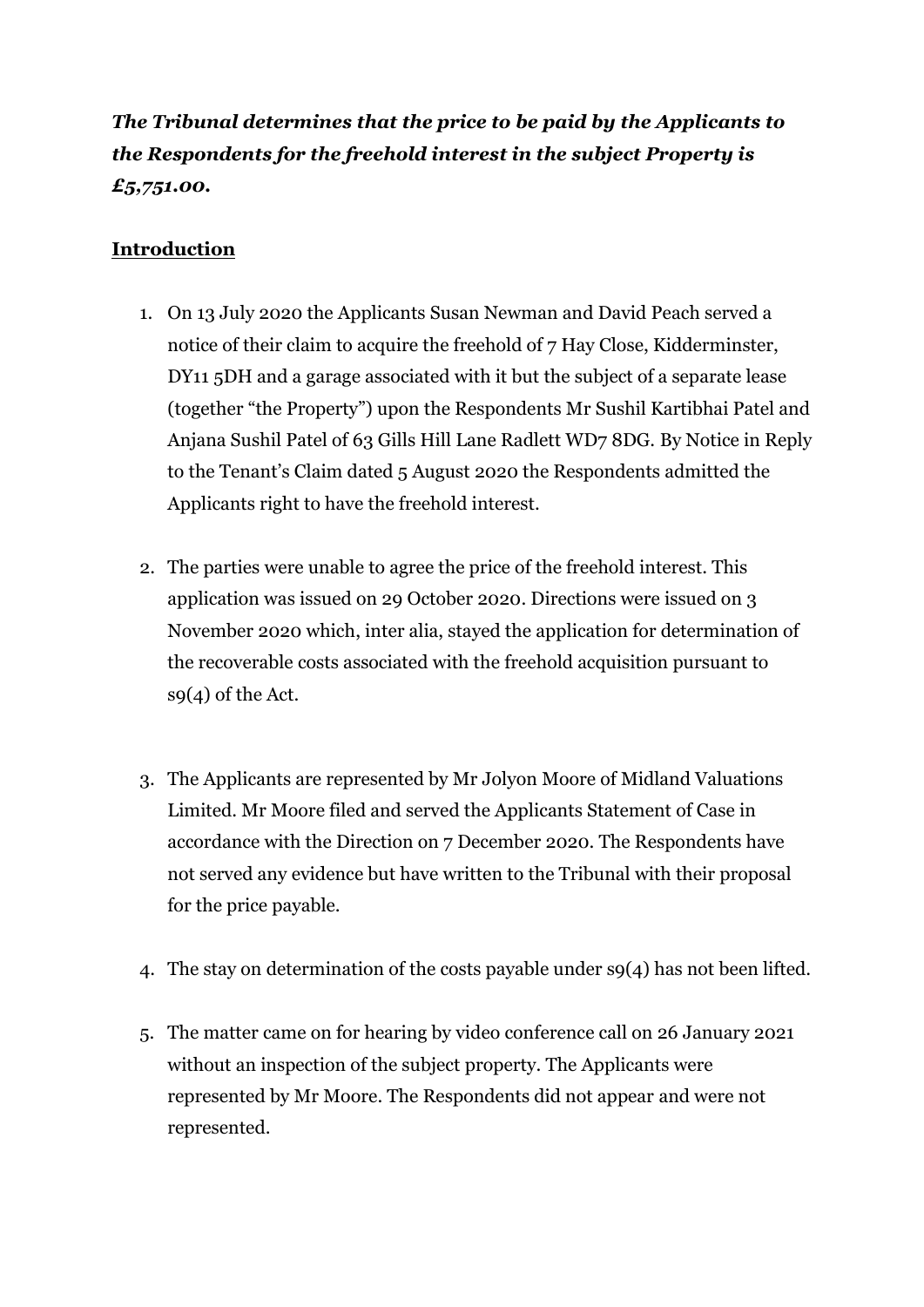#### **The Subject Property and Leases**

- 6. The Tribunal relied upon the description of 7 Hay Close given by Mr Moore in his submission. The Respondents did not challenge the description. Previously Tribunal Judge Ellis had visited Hay Close in connection with an application relating to 5 Hay Close (BIR/47UG/OAF/2018/0023).
- *7.* Mr. Moore's submission described the subject property as "*a three bedroomed terraced house of brick and tile construction with a garage in a separate block in an established residential district of Kidderminster. The ground floor accommodation comprises a kitchen and a living room. On the first floor there are two double bedrooms a single bedroom and a full suite bathroom. Externally there are gardens to the rear. The front of the property benefits from a dropped kerb to the front to allow off road parking. The property also benefits from double glazing and gas central heating, a new bathroom suite within the last two years and it has been recently decorated. Hay Close is a quiet cul de sac and does not suffer from excessive passing traffic."*
- 8. The property includes a garage which is separate from the house. The garage is nearby in a double row of garages serving other properties.
- 9. The house and garage are let on separate leases. The Tribunal is treating the subject property as including both house and garage in accordance with s2 of the Act.
- 10. The relevant leases were made on 3 October 1968 between Springavon Limited and Miss Annie Evitts for a period 99 years commencing 29 September 1967. The rent for the house is £28.00 per annum for the term and for the garage it is £24.00 per annum for the term, a total rent payable to £52.00 per annum for the term.

#### **The Parties Submissions**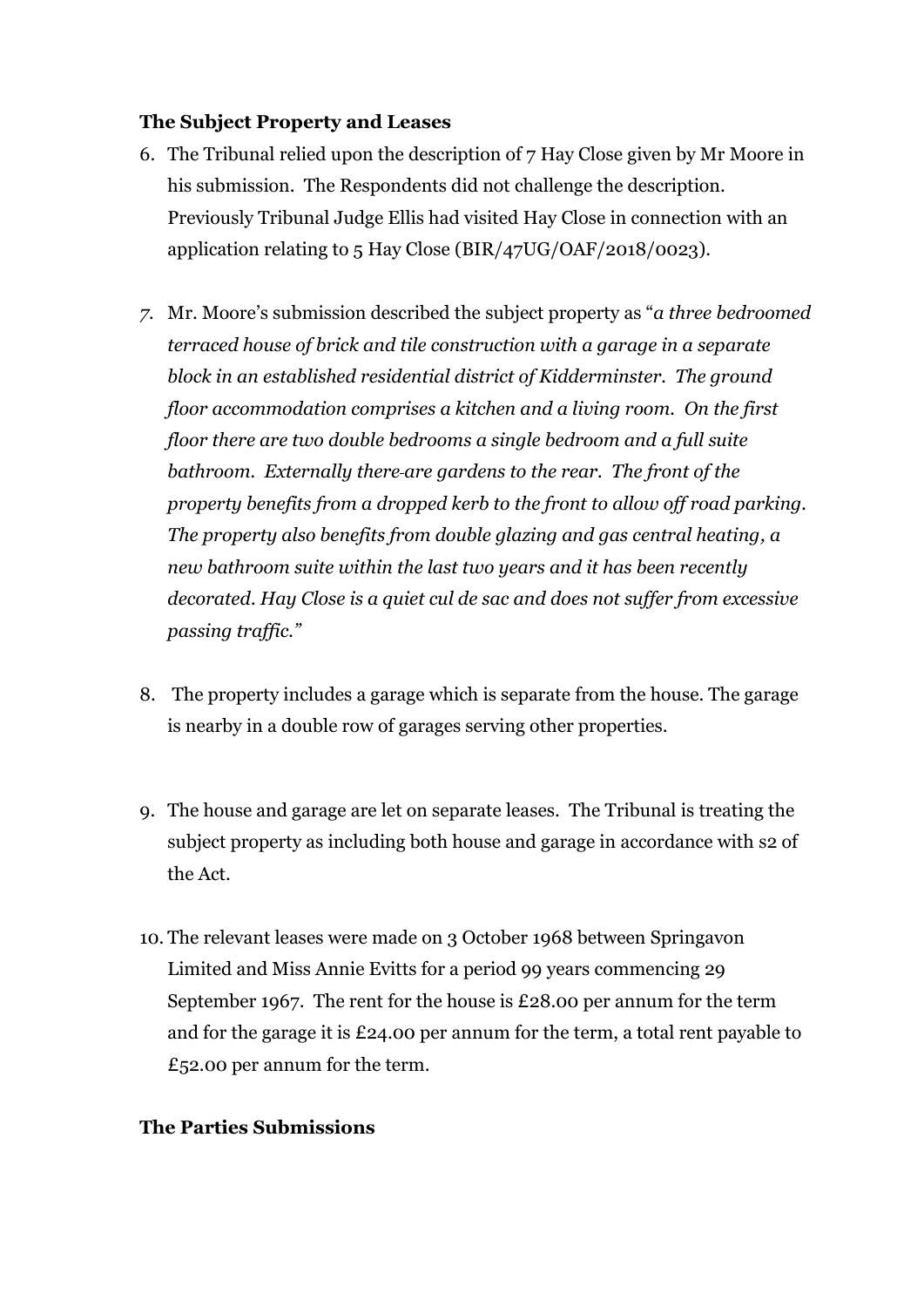- 11. Mr. Moore submitted his calculation of the proposed price supported by written submissions and his further comments during the hearing.
- 12. He adopted the Standing House method of valuation supported by evidence of properties listed on Rightmove which had sold in Hay Close within three years and one sale in 2004. In particular, he relied on the sale of 5 Hay Close in November 2019 at £150,000.00. He also identified the sale of 4 Hay Close, an identical property, which sold for £145,000.00 in August 2019. Number 12 Hay Close is another terrace property which sold with freehold tenure in September 2018 at £142,500.00. The House Price Index adjustments supported his contention that the Standing House valuation of £150,000.00 was realistic.
- 13. His site apportionment of 30% was justified by reference to his experience of a great many settlements in this geographical area and other decisions of this Tribunal, in particular the decision relating to 5 Hay Close.
- 14. In answer to questions from the Tribunal Mr. Moore confirmed he had considered other methods of valuation in order to verify his approach in determining his proposal. He also stated that the valuation date was 13 July, 2020.
- 15. His contention on yield was that the combined ground rent reserved by the leases, fixed at £52.00 per annum for the term with no review is a comparatively nominal income stream with an unattractive fixed return for another 46.21 years. Accordingly, 6.5% was a fair yield. He also referred to his experience of negotiating other cases and of decisions of the Tribunal in support of his contention that 6.5% was the correct the yield. He adopted 5.25% as the deferment rate based on the generic *Sportelli* rate of 4.75% for houses, with an additional of 0.5% to reflect the prospect of lower growth rates from residential property investment in the Midlands compared with Prime Central London.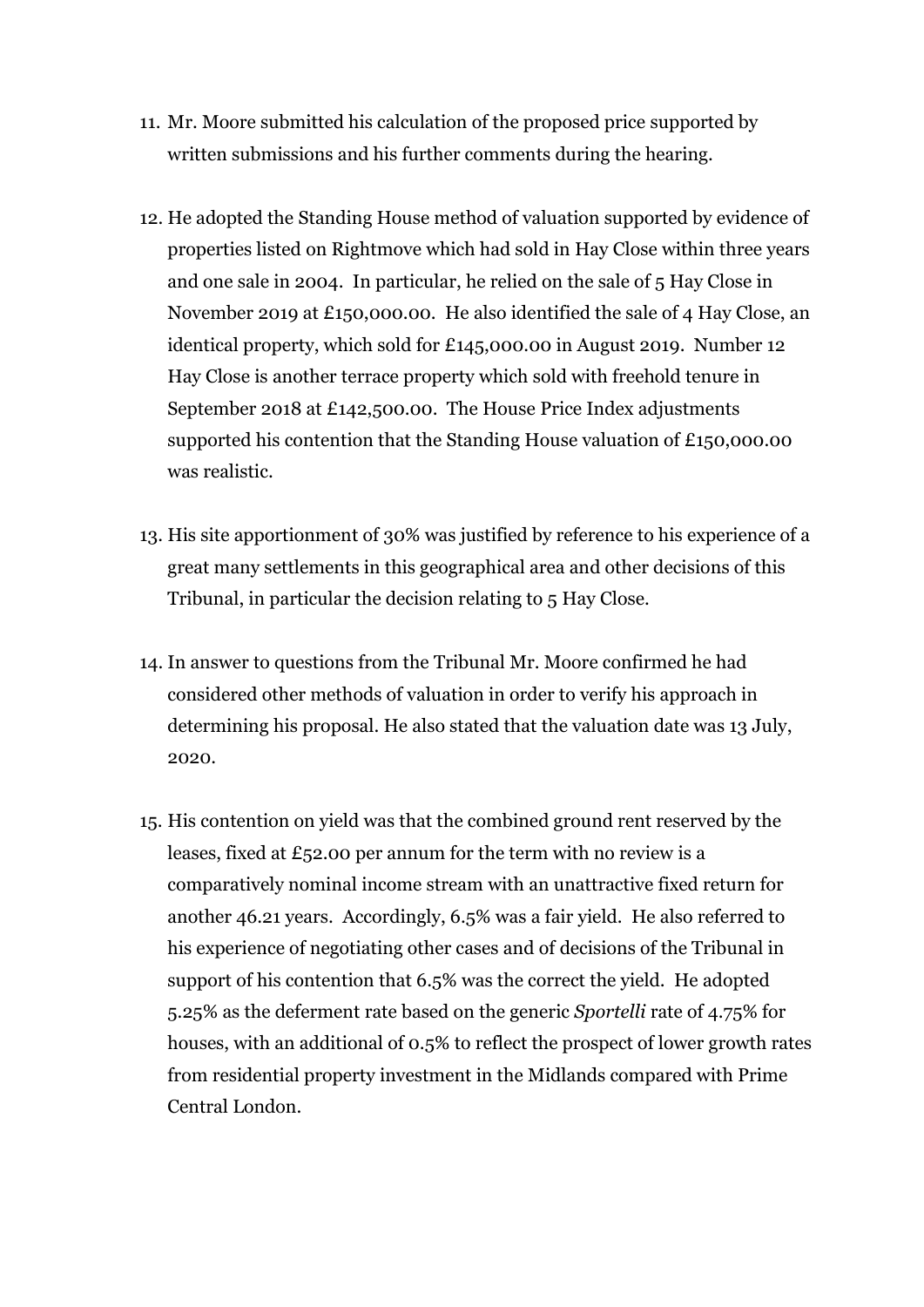- 16. In valuing the reversion, Mr Moore applied the same rate as the deferment rate to the capital value of the property. He described the current condition of the Property as good with a recently installed new kitchen. He asserted that the value of the latent development potential of the plot was not significant. Accordingly, he adopted the value of £150,000 in calculating the value of the reversion. He also made no *Clarise* deduction relying on the decision in *Lomas Drive [2017] UKUT 0463(LC)* because he considered 46.21 years remaining on the lease did not warrant a deduction.
- 17. Mr Moore's calculation is annexed to this Decision.
- 18. The respondents made no formal submission but in correspondence with the Tribunal referred to a private agreement made for the sale of the freehold of 3 Hay Close at £7500.00 and 4 Hay Close at £8,000.00. The Tribunal put these figures to Mr. Moore who was aware of the transactions at the values stated but they did not change his valuation. He understood that some purchasers would be willing to settle at a higher figure because of the *Delaforce* effect and the desire to resolve matters without the cost of proceedings.

#### **The Statutory Framework**

- 19. S1 of the Leasehold Reform Act 1967 (the Act) confers the right to acquire, on fair terms, the freehold on a tenant with a long tenancy at a low rent if the tenancy was entered into before 1st April 1990 **…….** and the house and premises had a rateable value at the date of commencement of the tenancy or else at any time before 1st April 1990 was less than £500, and …….the rateable value of the house and premises on "the appropriate day" (in this case when the property first appeared in the Valuation List) was not more than £200.
- 20.The rateable value in 1990 was less than £500.00. Accordingly, the valuation of the price payable has to be undertaken in accordance with the provisions of s9(1) of the Act which provide, so far as relevant, that "the price payable for a house and premises on a conveyance ……… shall be the amount which at the relevant time the house and premises, if sold in the open market by a willing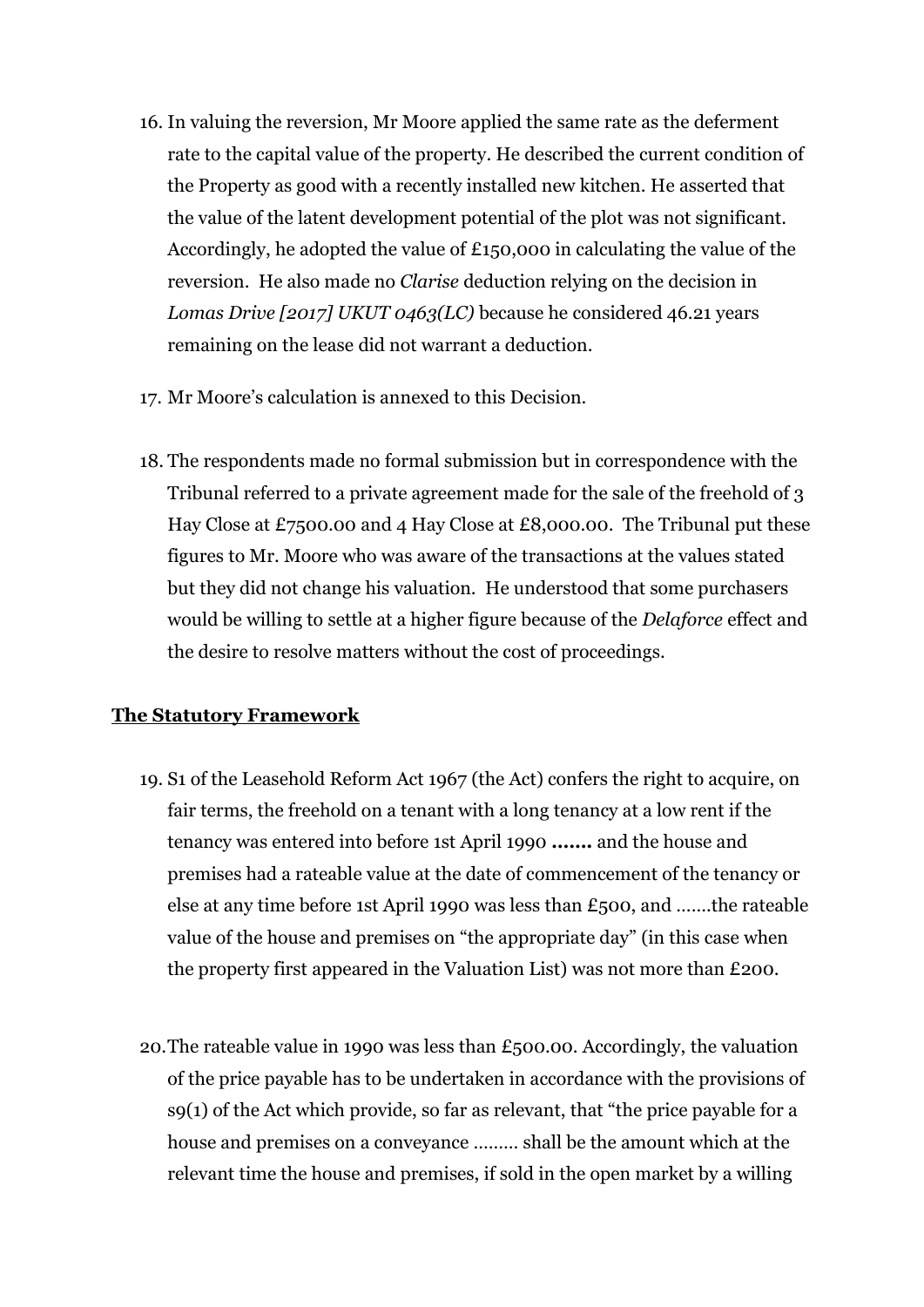seller, (with the tenant and members of his family. not buying or seeking to buy) might be expected to realise. In this case the assumptions expressed in s9(1) were not an issue between the parties and were met.

21. A tenant qualifies for the right conferred by s1 of the Act after being a tenant of a long lease for a period of two years at the time the notice to acquire the freehold was given  $(s_1(1)(b))$  of the Act).

### **Decision**

- 22.Tribunal accepted the evidence of the Applicants' adviser Mr Moore. He presented appropriate evidence to support his propositions and the figure deduced was reasonable.
- 23.As far as the standing house and entirety values are concerned the situation of the Property is such that there is little scope for development. Similar properties in the area have sold for prices substantially the same as that proposed by Mr Moore. He had considered other methods of ascertaining the standing value. He relied on his experience and other decisions of this Tribunal in determining the Entirety value.
- 24.The Tribunal accepts the valuation date as 13 July 2020 being the date of service of the notice of claim and thus the unexpired term is to be taken as 46.21 years.
- 25.The Respondents referred to privately agreed sales in support of their contention the price should be £7500.00.
- *26.*The Tribunal is aware of the commentary in Emmet and Farrand on Title in coming to its decision.*"Indeed it has been indicated that evidence of "out of court" settlements under the Act should be treated with caution, because of tenants' anxiety to settle and lack of advice and because the prices agreed would include the tenant's bid as an element* (*[Delaforce](https://uk.westlaw.com/Link/Document/FullText?findType=Y&serNum=1970020712&pubNum=4807&originatingDoc=I0764CDC0FED711E7BF1A8BC16E2E53C7&refType=UC&originationContext=document&transitionType=CommentaryUKLink&contextData=(sc.Default)) v Evans (1970) 215 [E.G.](https://uk.westlaw.com/Link/Document/FullText?findType=Y&serNum=1970020712&pubNum=4807&originatingDoc=I0764CDC0FED711E7BF1A8BC16E2E53C7&refType=UC&originationContext=document&transitionType=CommentaryUKLink&contextData=(sc.Default)) 315*; *[O'Connor](https://uk.westlaw.com/Link/Document/FullText?findType=Y&serNum=1981033121&pubNum=4710&originatingDoc=I0764CDC0FED711E7BF1A8BC16E2E53C7&refType=UC&originationContext=document&transitionType=CommentaryUKLink&contextData=(sc.Default)) v Treffrey Estate Trustees (1981) 259 E.G. 165*;